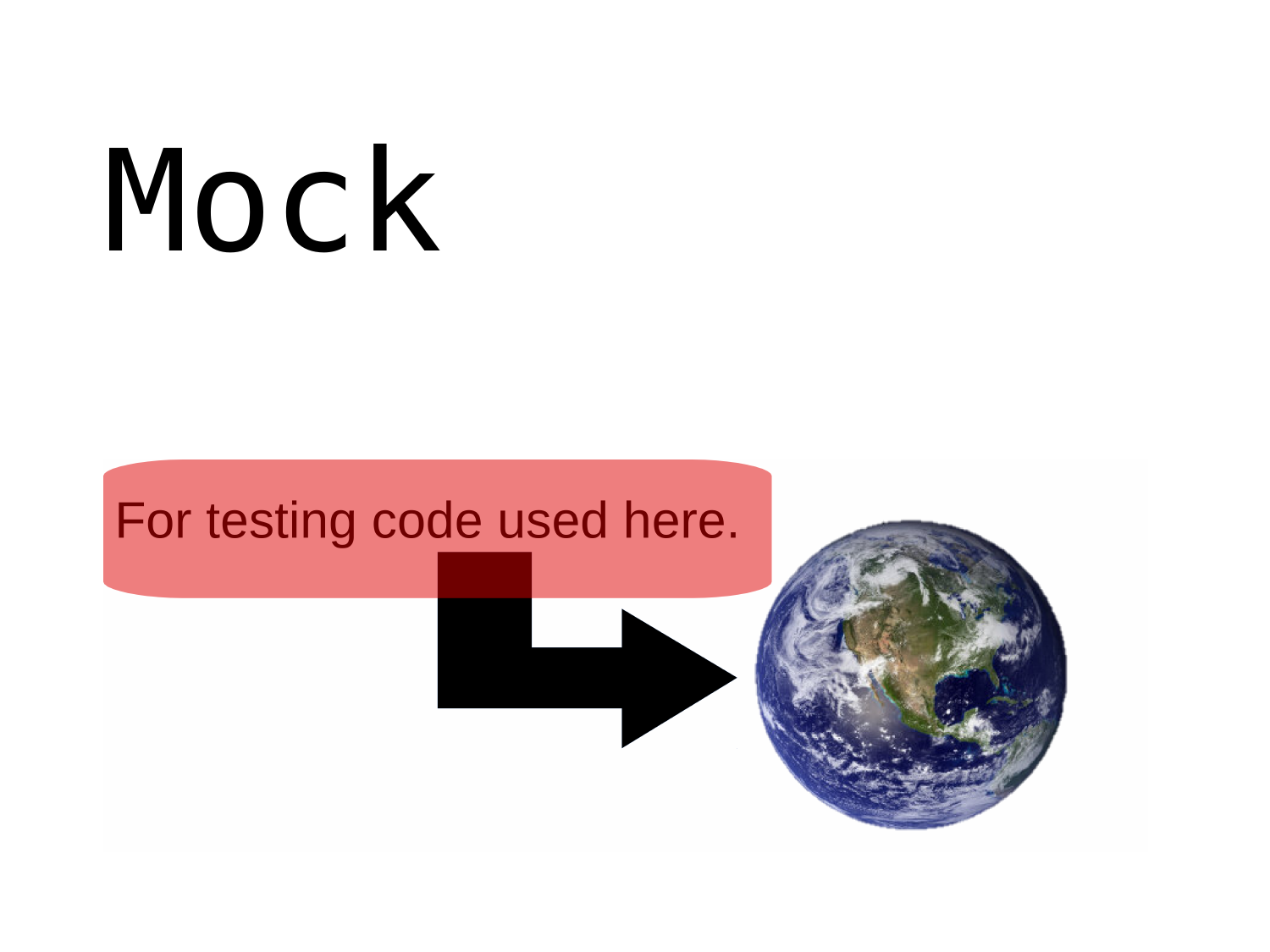# The First Three Rules

1.Writing code is easy.

a.Writing good code is much harder.

- 2.Writing tests is tedious and does not impress girls or people who wear suits [unless the girl is a hacker, maybe not even then].
	- a.But the only way to know if code is good code is to test it [somehow]; see #1.
- 3.Writing documentation is very hard.
	- a.But the only useful, and thus good, code is documented code; see #1.
		- 1.No your inline code comments and doc strings are not @&\*^\$&\*@ documentation. Documentation is in the form of **documents** which explain how to use the code and the why of how it works the way it does.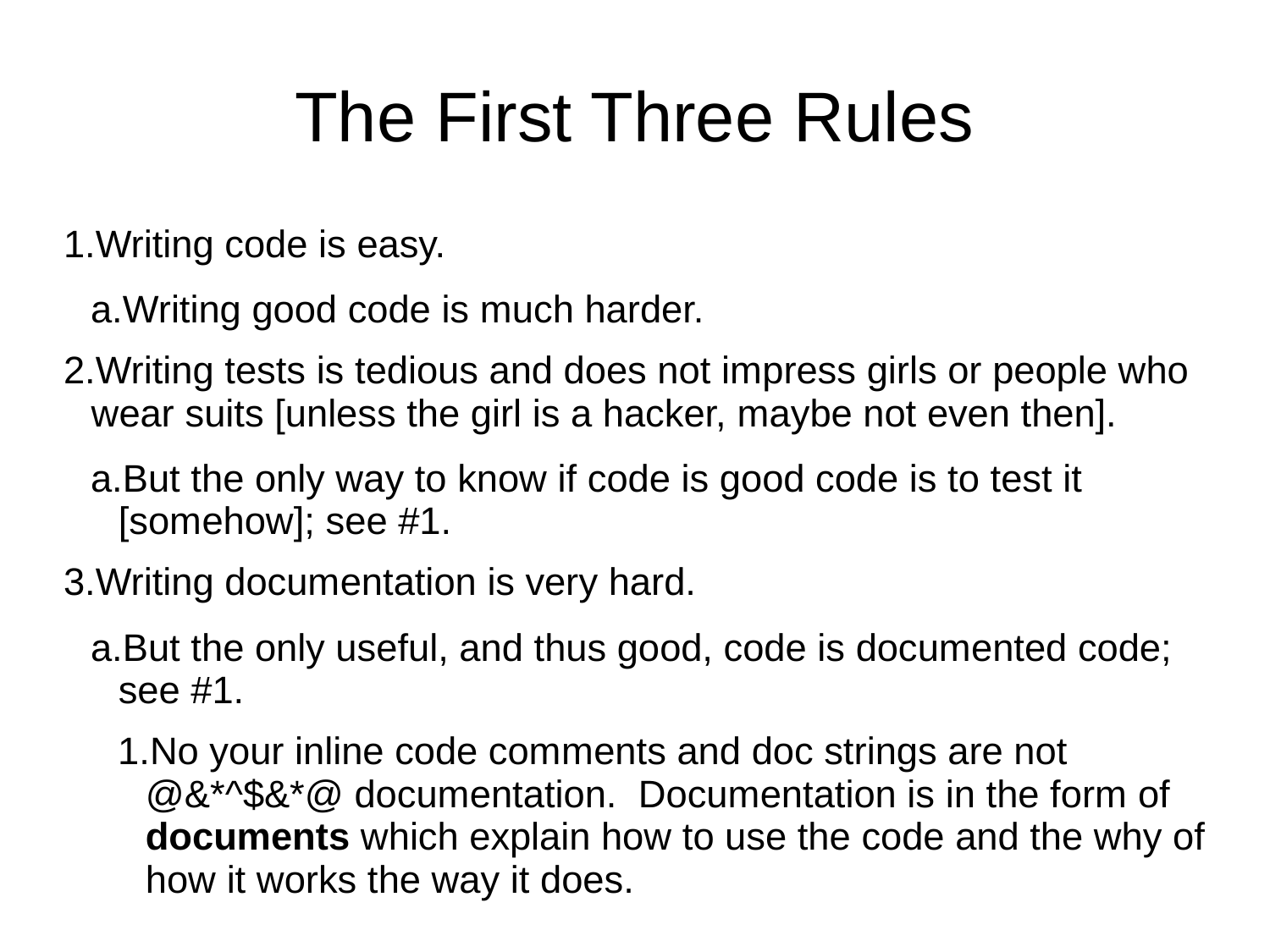

# **Warning**

- 1.Nowhere in this presentation will there be an example of how to test if some method can add two integers together [correctly].
	- 1.This is in flagrant violation of the international statutes regarding presentations concerning unit tests. 1.The U.N. is probably dispatching
		- black helicopters as we speak.
	- 2.If you ever write a method that merely adds two integers together... you are an idiot.

**x = lambda a, b : a + b**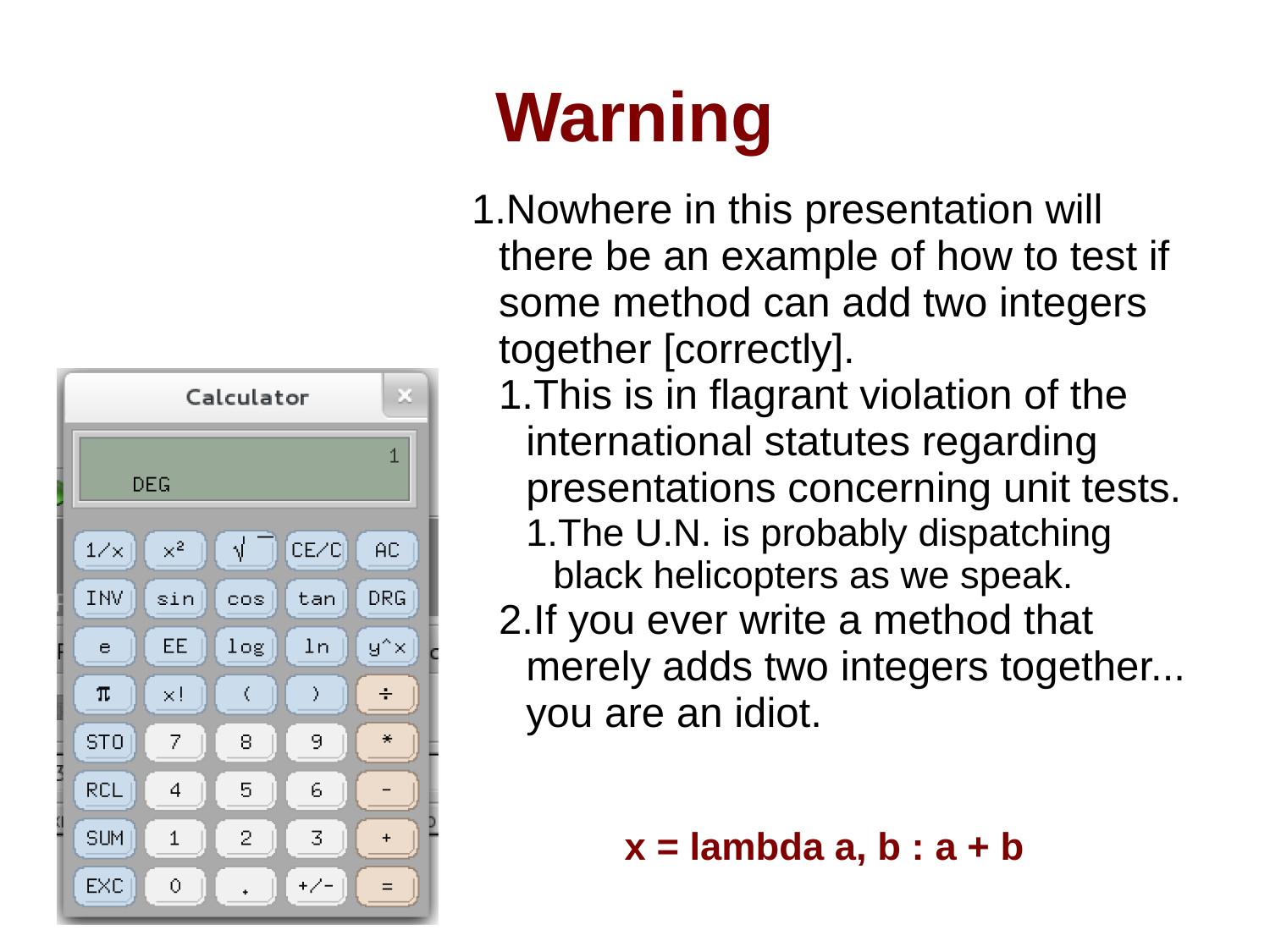# unittest

def test update from fields1(self):

```
SQL TEXT = \sqrt{ }'UPDATE earth_moving SET shovelcolor = :1,shovelpower = :2 ' \backslash'WHERE record id = 0.3 AND first name = 0.4 AND last name = 0.5'
```

```
 x = SQLCommand()
```

```
sql, values = x. create update from fields(
   connection=self.db,
   table='earth_moving',
   keys={'record_id': 123, 'first_name': 'mike', 'last_name': 'mulligan', },
   fields={'shovelpower': 'steam', 'shovelcolor': 'red'})
```

```
self.assertEquals(sql, SQL_TEXT)
 self.assertEquals(len(values), 5)
 self.assertEquals(values[0], 'red')
 self.assertEquals(values[1], 'steam')
 self.assertEquals(values[2], 123)
 self.assertEquals(values[3], 'mike')
 self.assertEquals(values[4], 'mulligan')
```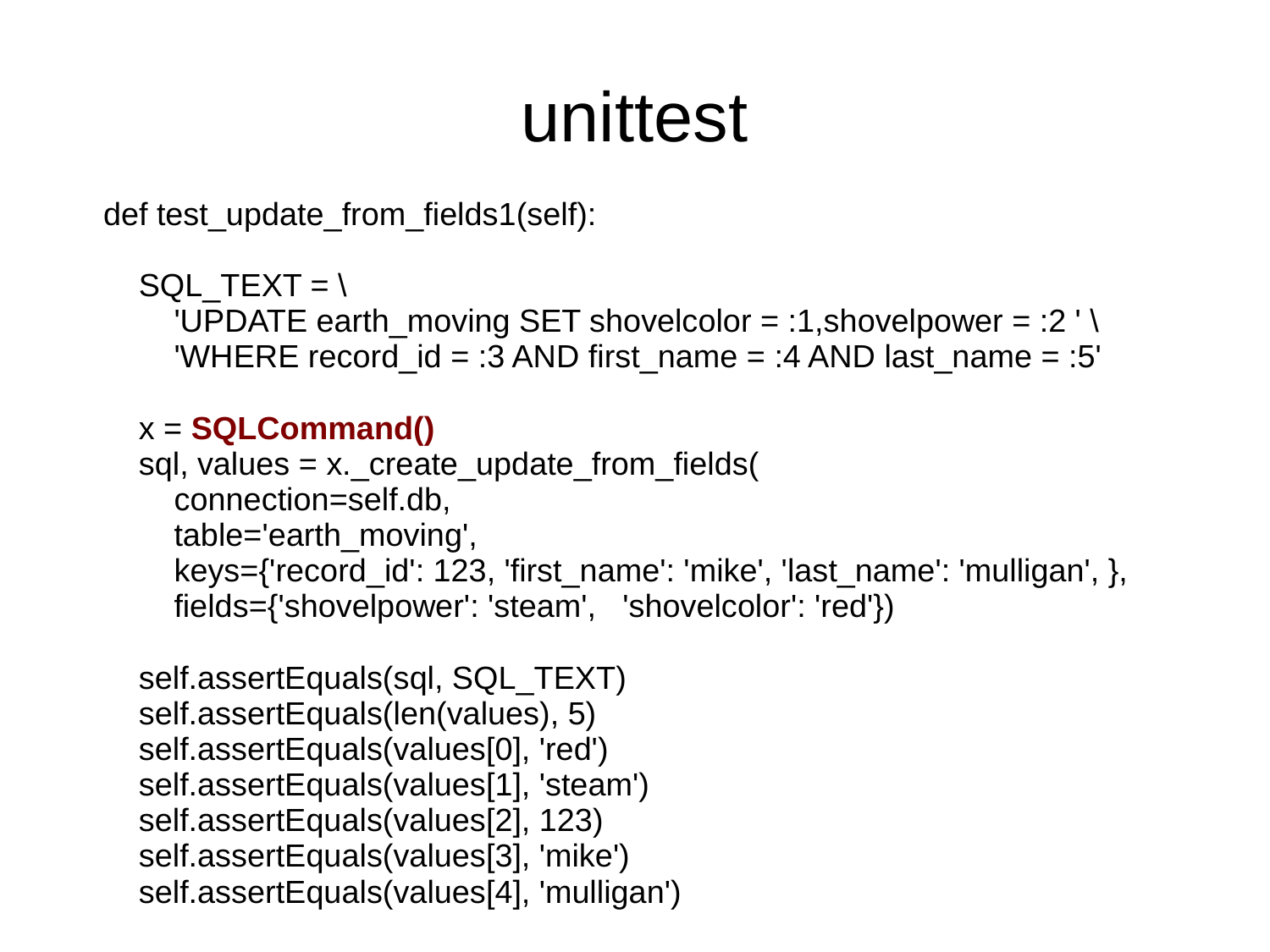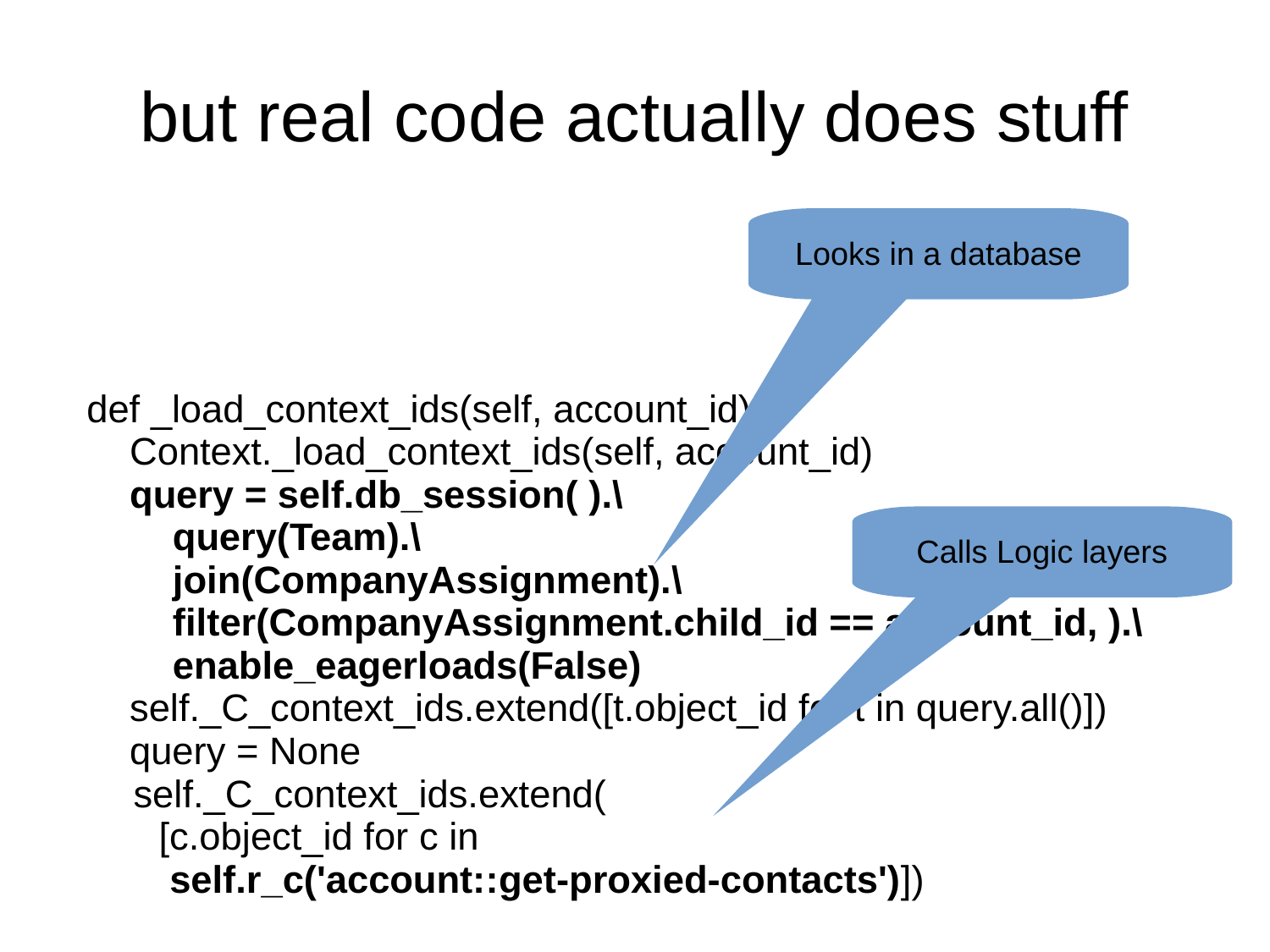# truth

### **testing hard :(**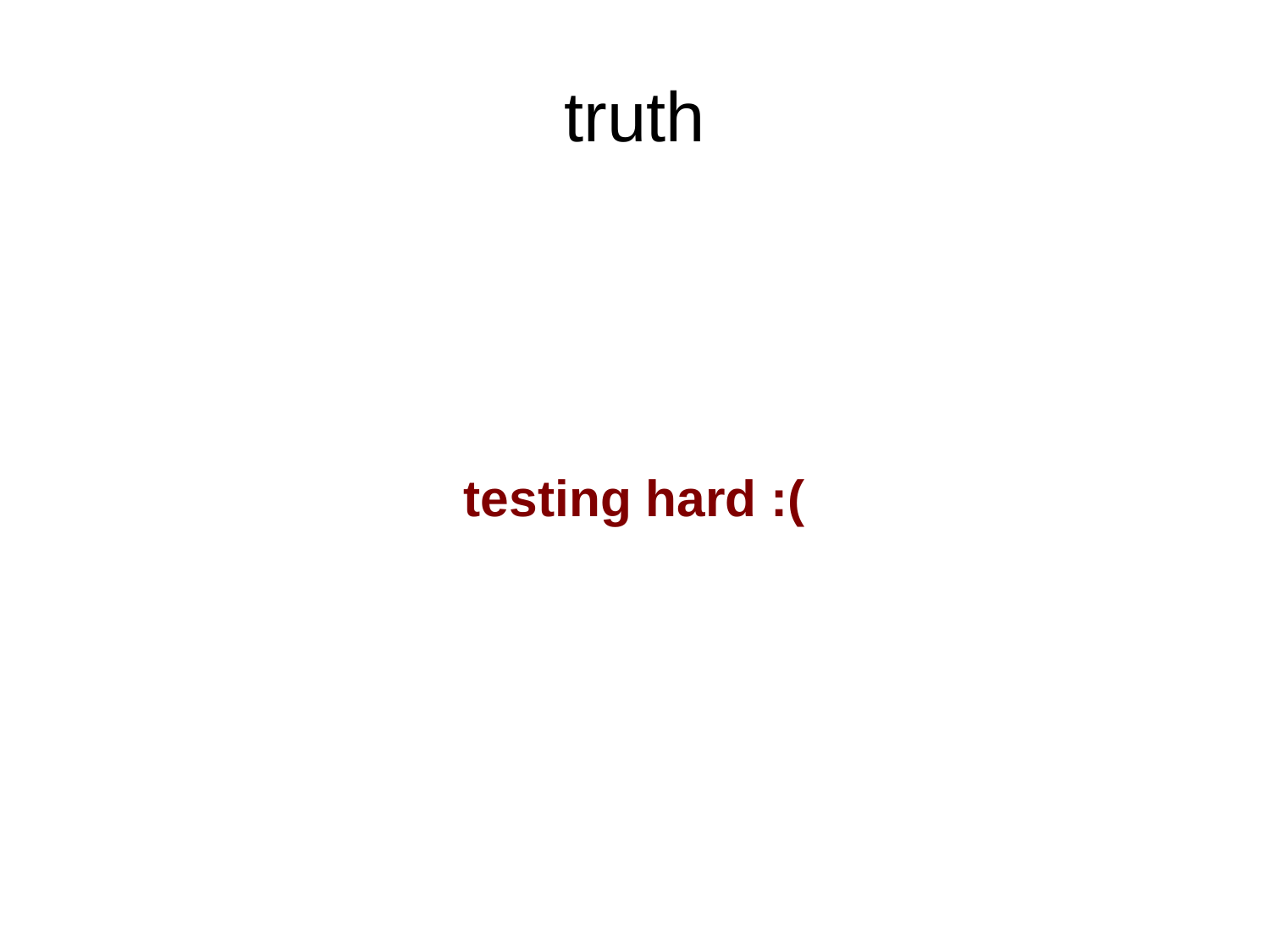## mock

#### **mock is awesome**

#### **making testing less hard**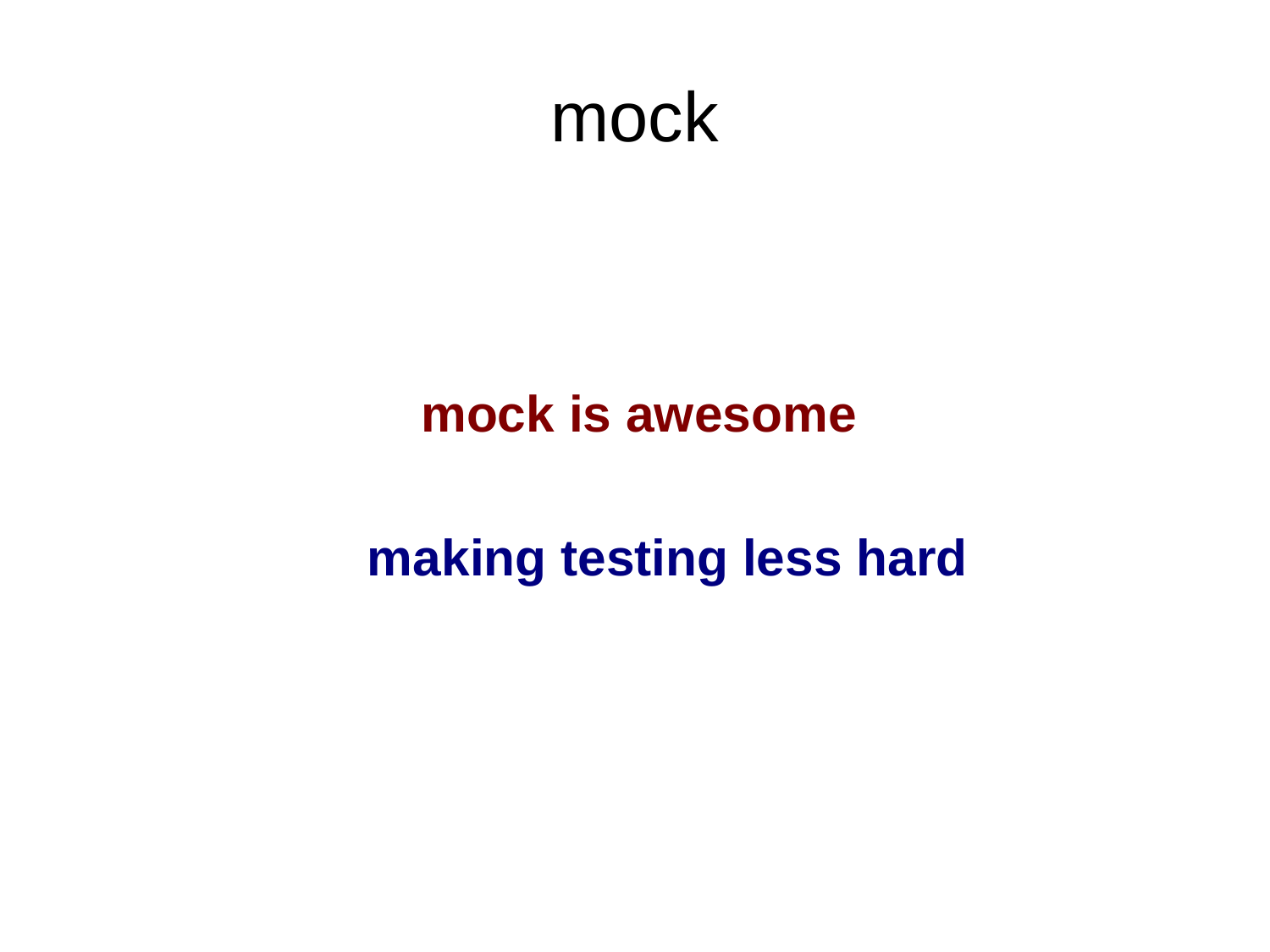# does nothing

>>> import mock  $\gg$  m = mock. Mock() >>> m.fred <Mock name='mock.fred' id='140181180757904'> >>> m.fred.george.stanley <Mock name='mock.fred.george.stanley' id='140181180759632'>

Mocks are callable, they return more Mock objects.

This is why hammers are awesome and never become obsolete – they don't care what you are hitting.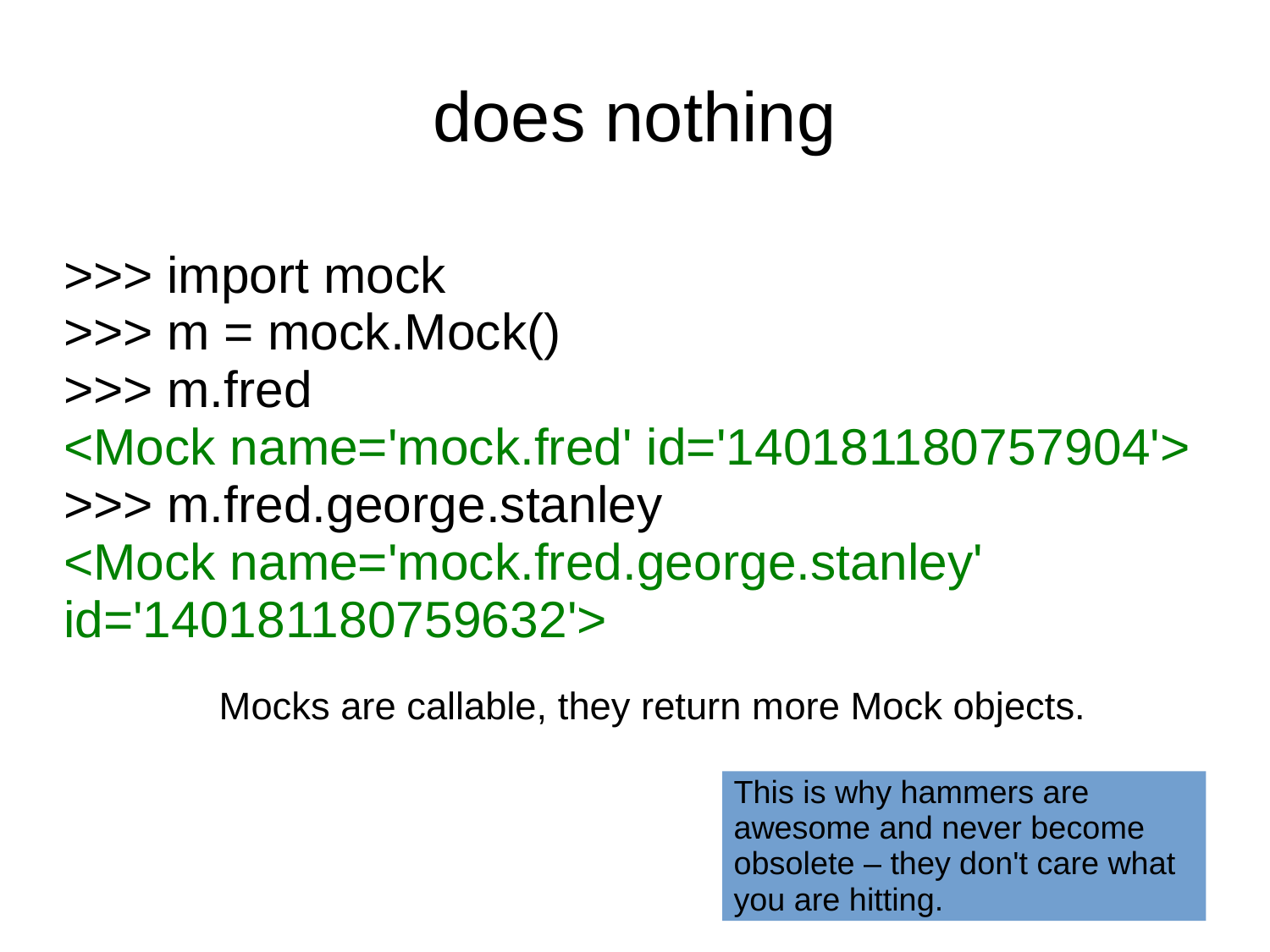# mock & properties

```
x=mock.Mock()
p=mock.Mock(return_value='fred')
x.stanley = pprint x.stanley
print x.stanley()
```

```
print('-')
x=mock.Mock()
p=mock.PropertyMock(return_value='fred')
type(x). stanley = p
print x.stanley <Mock name='mock.stanley' id='...'>
                      fred
                      -
                      fred
```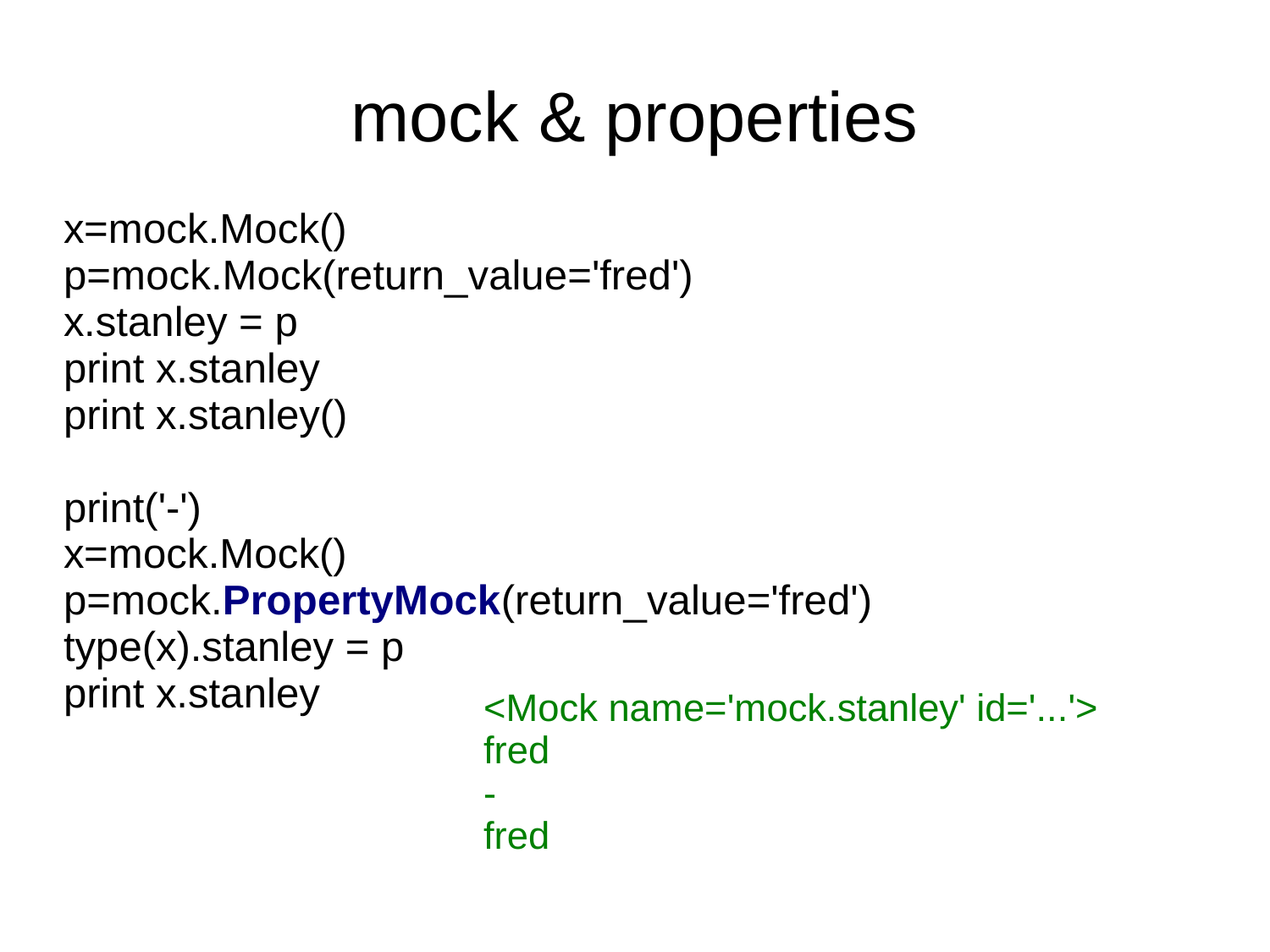## wraps=instance

```
>>> class MyObject(object):
```

```
def hello(self):
```

```
print('world')
```

```
...
```

```
\Rightarrow \Rightarrow x = MyObject()
```

```
>>> m = mock.Mock(wraps=x)
```

```
\gg x.hello()
```
#### world

```
\gg x.fred()
```
Traceback (most recent call last):

```
File "<stdin>", line 1, in <module>
```

```
AttributeError: 'MyObject' object has no attribute 'fred'
```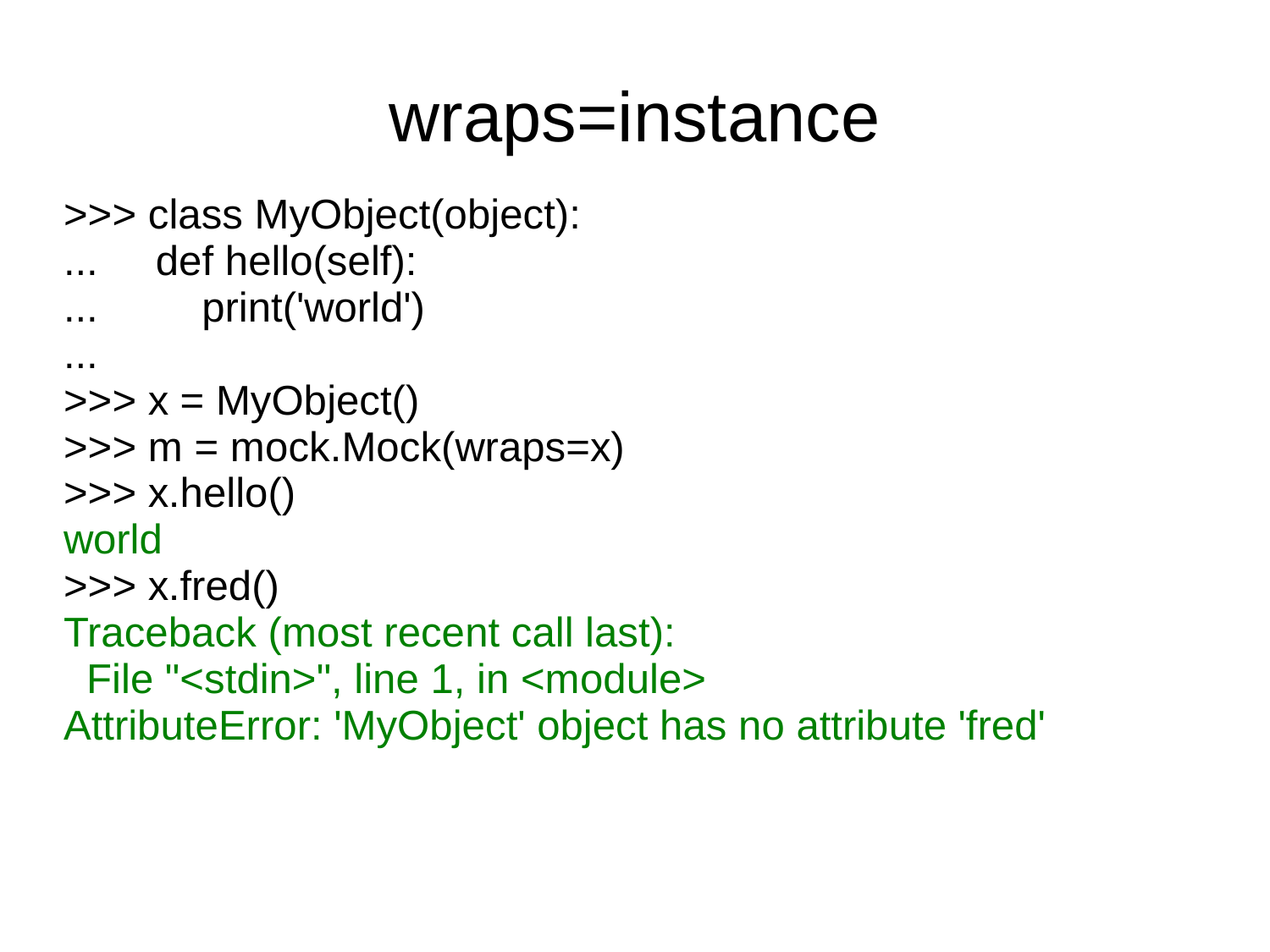# what happens when I wrap

import mock class Nitrox(object):

```
def red line(self, percent=32):
  if percent == 32:
      return 110
   raise Exception('WTF?')
```
 $m = mock.Mock(wraps=Nitrox))$ print m.red line print m.red line()

> <Mock name='mock.red\_line' id='139897343965776'> 110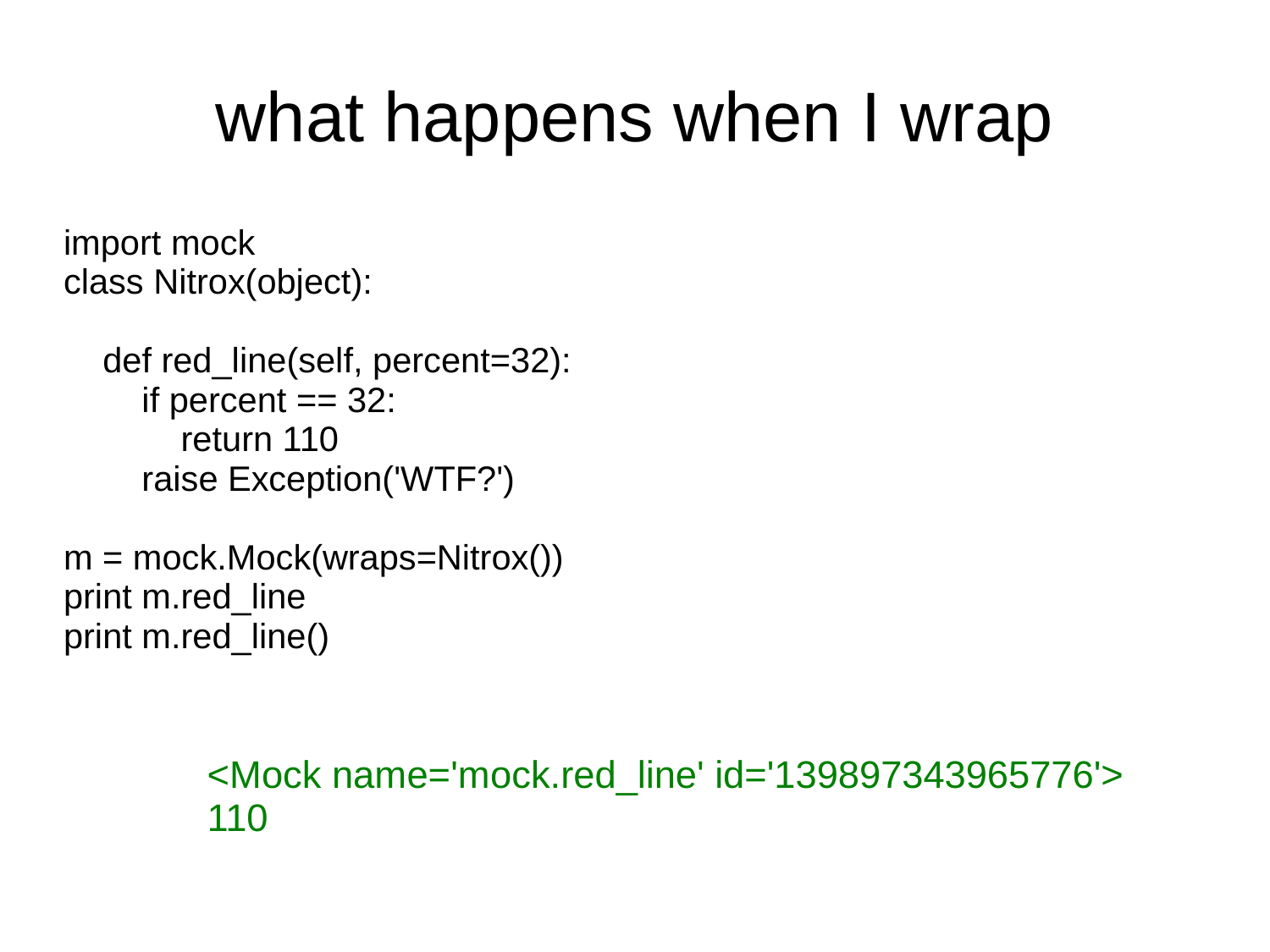# override via wraps

import mock

class Nitrox(object):

```
def red line(self, percent=32):
   print('ping')
  if percent == 32:
      return 110
   raise Exception('Seizures are bad')
```

```
m = mock.Mock(wraps=Nitrox))m.red_line.return_value = 0
print m.red line
print m.red line()
```
<Mock name='mock.red\_line' id='140297648237136'> **0**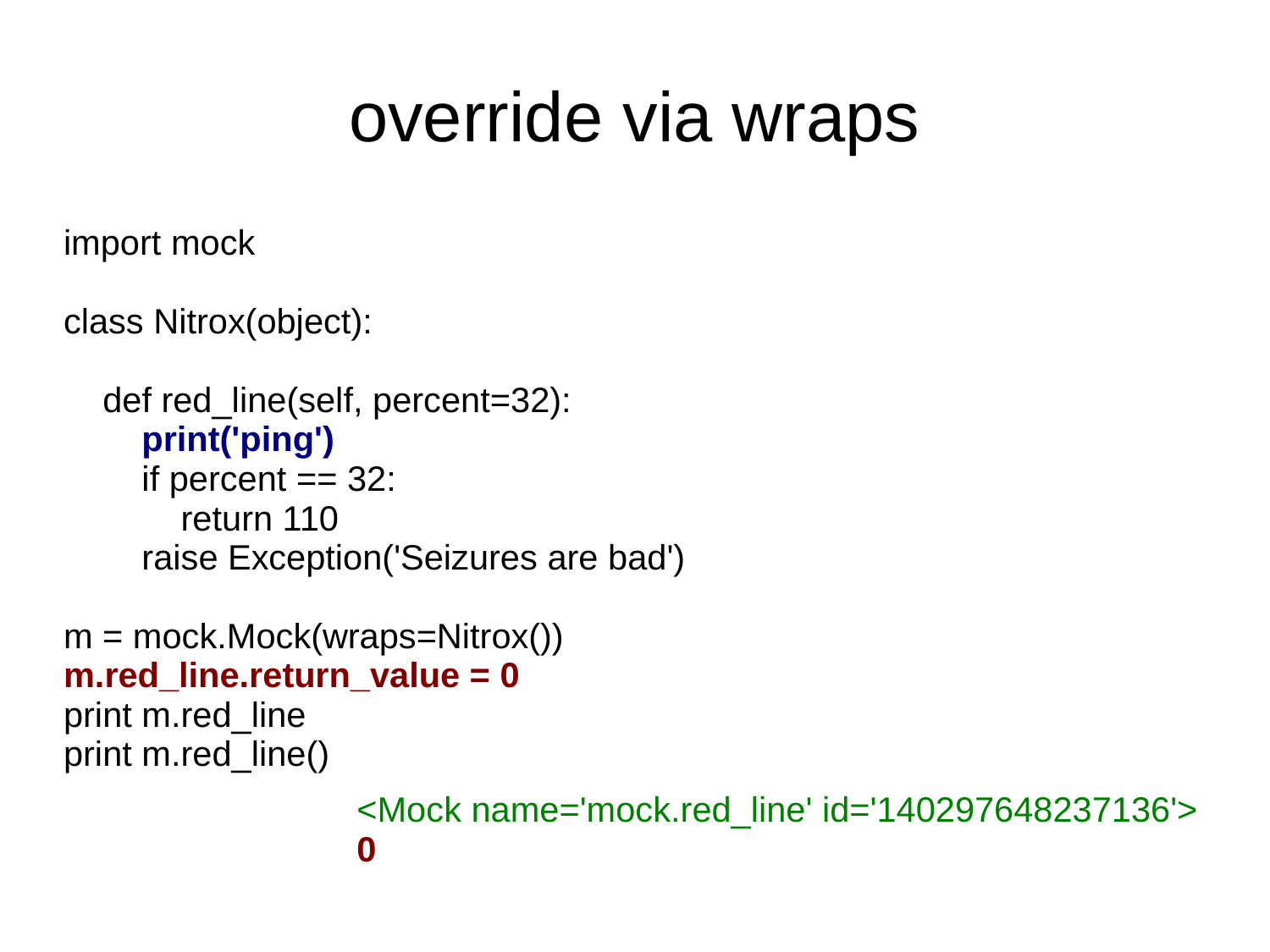# forcing exceptions

```
m = mock.Mock(wraps=Nitrox))m.red_line.side_effect = ValueError
print m.red_line
try:
  print m.red line()
except ValueError:
   print('pong')
```
<Mock name='mock.red\_line' id='139877572401744'> pong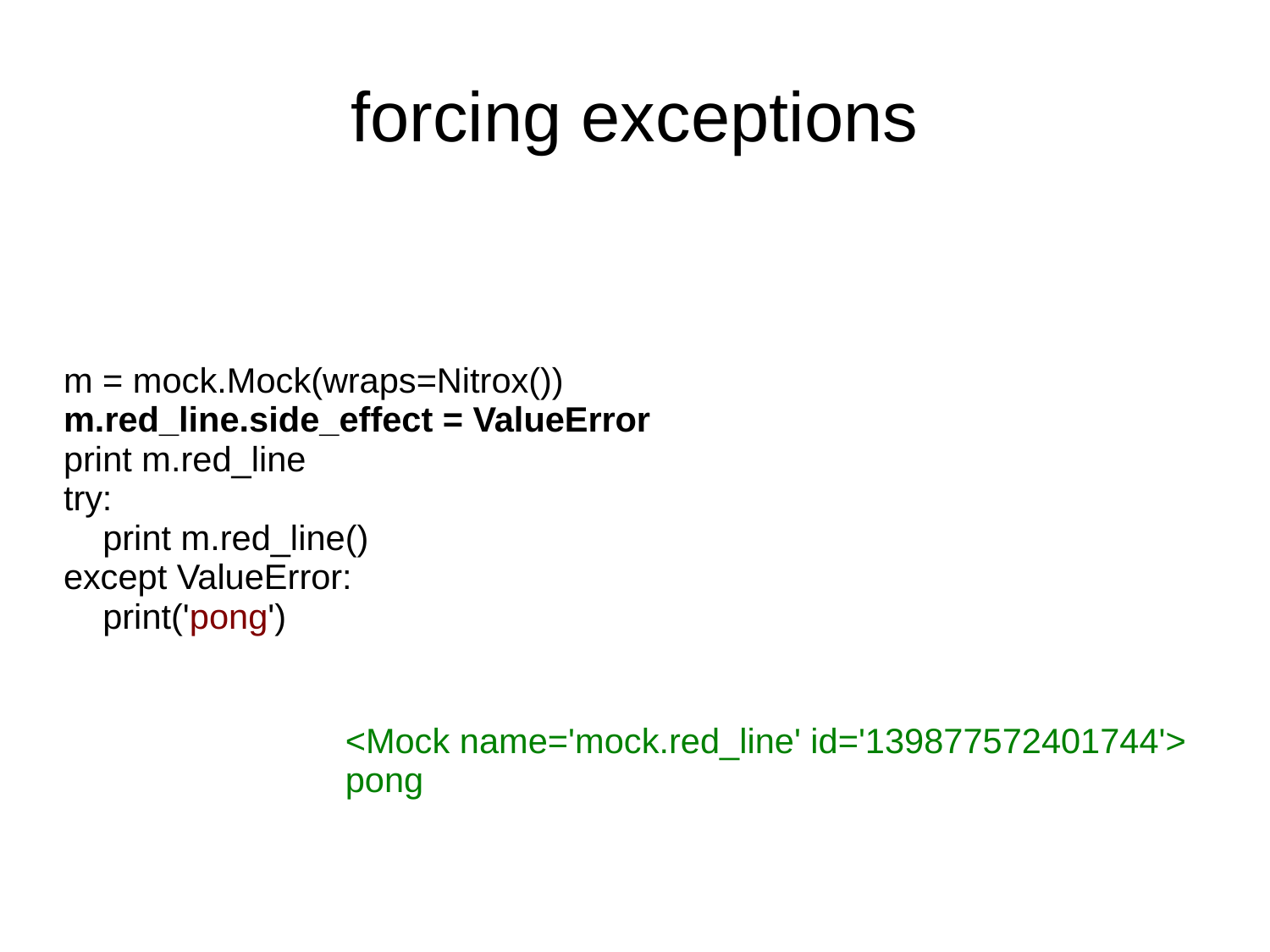## spec=instance

>>> m=mock.Mock(spec=int()) >>> m.\_\_class\_\_ <type 'int'> >>> m.numerator <Mock name='mock.numerator' id='140181180798480'>  $>>> m + 3$ Traceback (most recent call last): File "<stdin>", line 1, in <module> TypeError: unsupported operand type(s) for +: 'Mock' and 'int'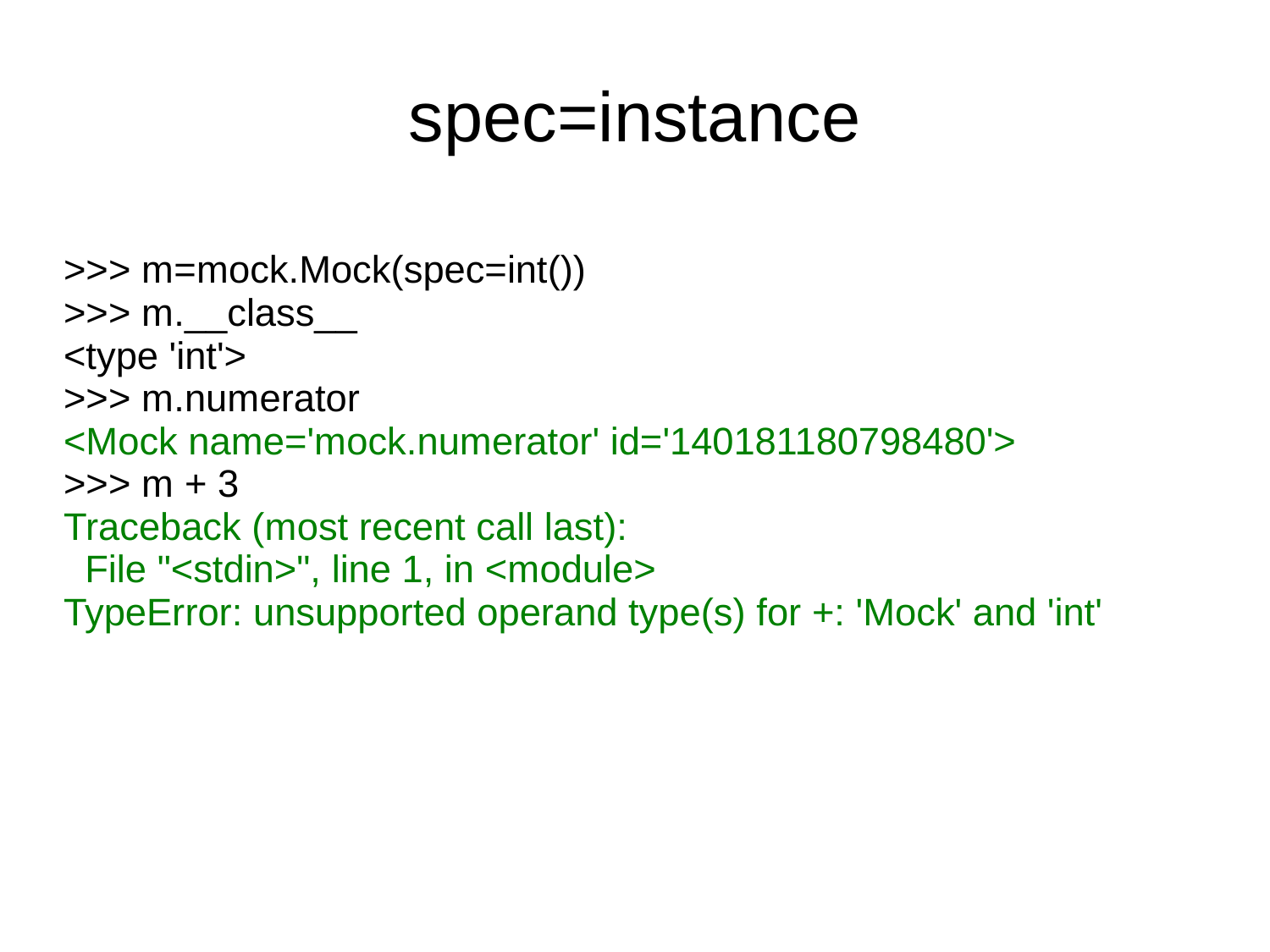## spec vs. wrap

```
\gg m = mock. Mock(spec=3)
>>> isinstance(m, int)
```
**True** 

```
\gg m = mock.Mock(spec=int())
```

```
>>> isinstance(m, int)
```
**True** 

```
\gg m = mock.Mock(wraps=int())
>>> isinstance(m, int)
False
```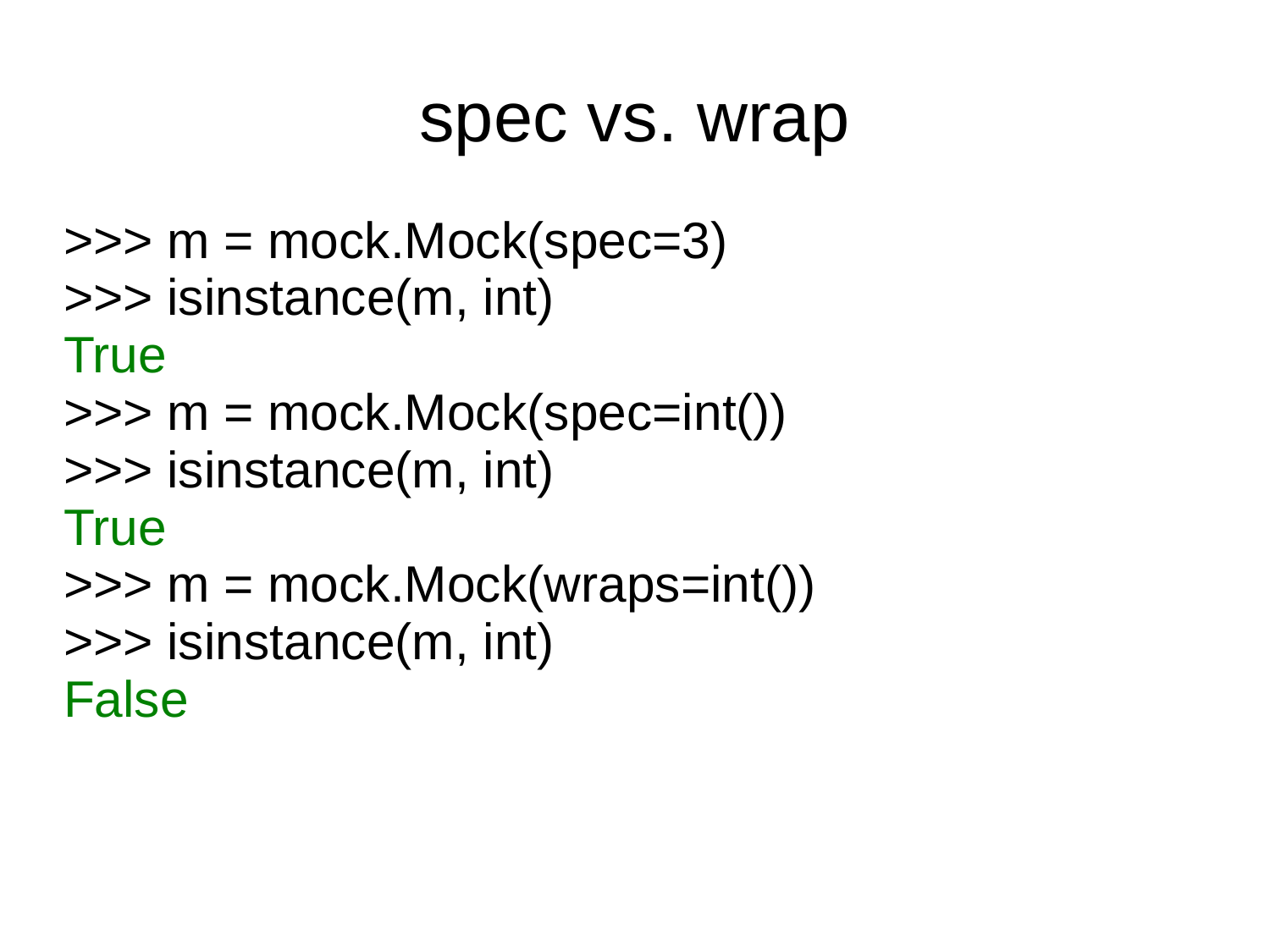# spec=[att1, attr2, attr3, ...]

>>> m = mock.Mock(spec=['george', 'fred', 'stanley'], )

>>> m.george

<Mock name='mock.george' id='140181151544656'> >>> m.fred

<Mock name='mock.fred' id='140181151544720'>

>>> m.stanley

<Mock name='mock.stanley' id='140181151544848'>

>>> m.henry

Traceback (most recent call last):

File "<stdin>", line 1, in <module>

File "/home/awilliam/projects/coils/lib/python2.7/site-

packages/mock.py", line 658, in \_\_getattr\_\_

 raise AttributeError("Mock object has no attribute %r" % name) AttributeError: Mock object has no attribute 'henry'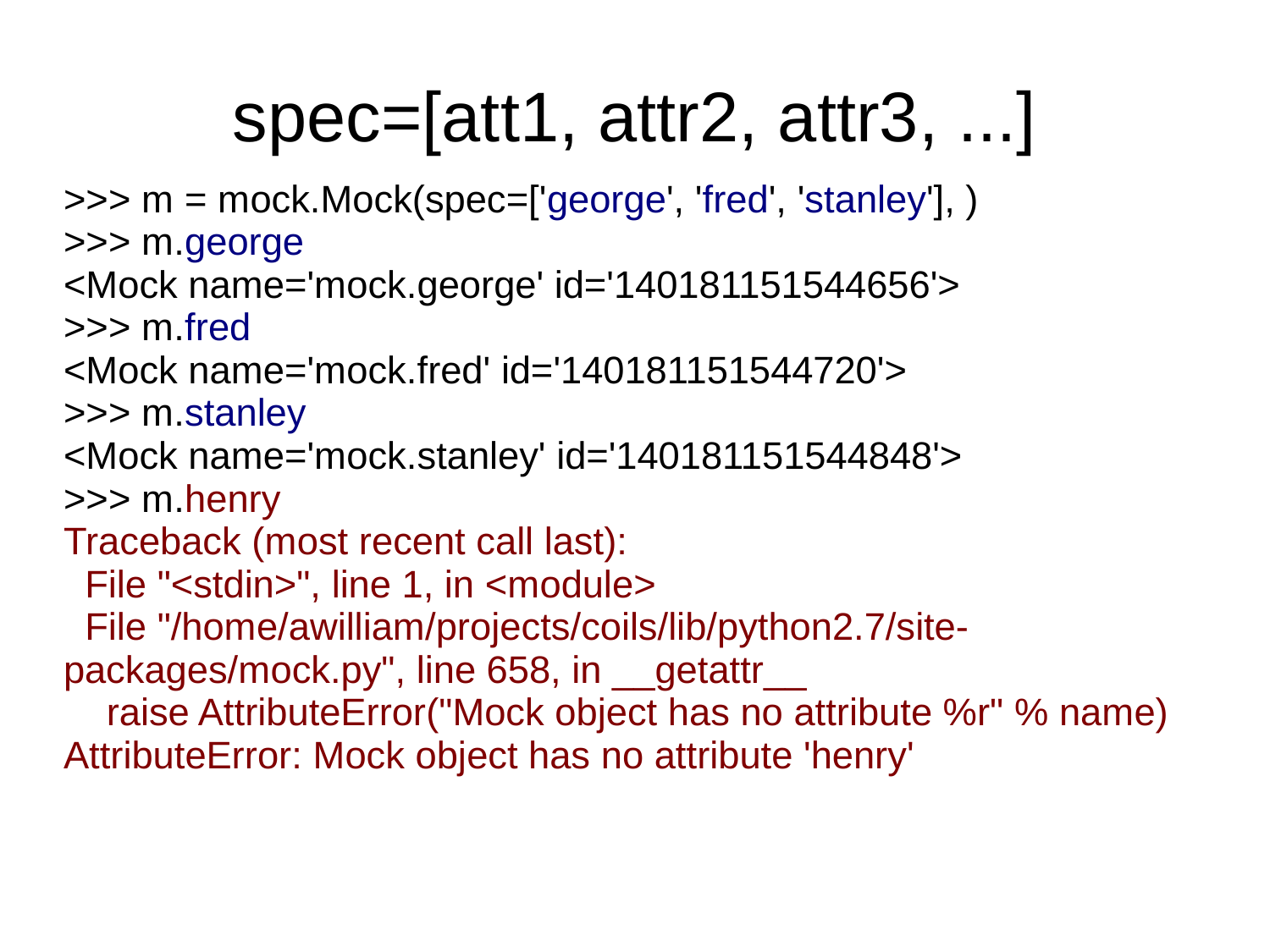# configured via dict

import mock x = mock.Mock(\*\*{'**get\_name**.*return\_value*': 'stanley', }) print x.get\_name print x.get\_name()

> <Mock name='mock.get\_name' id='140036218874512'> stanley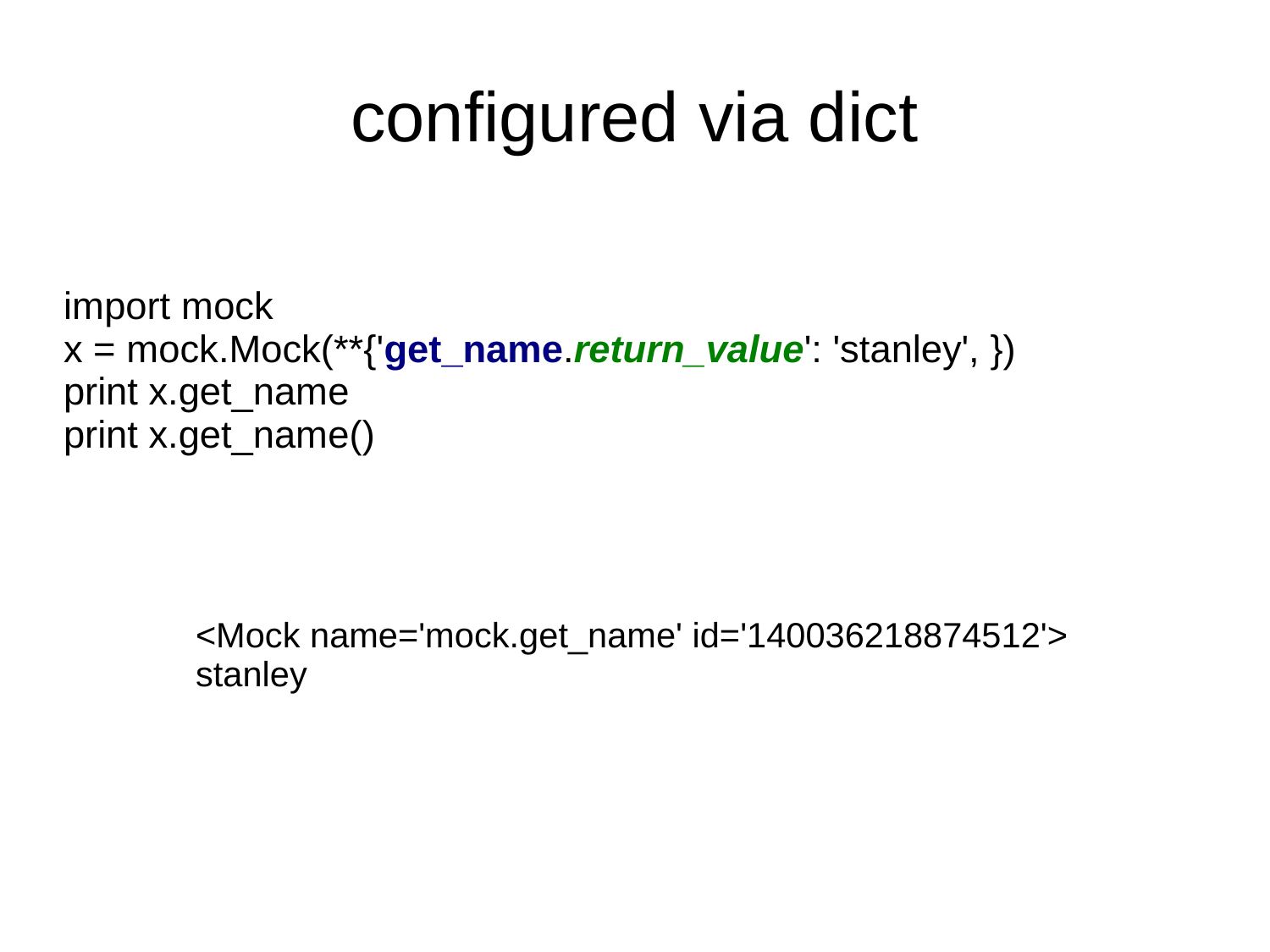# configured via method

 $x = mock.Mock()$ config={'get\_name.return\_value': 'stanley', } x.configure\_mock(\*\*config) print x.get\_name print x.get\_name()

> <Mock name='mock.get\_name' id='140036218874512'> stanley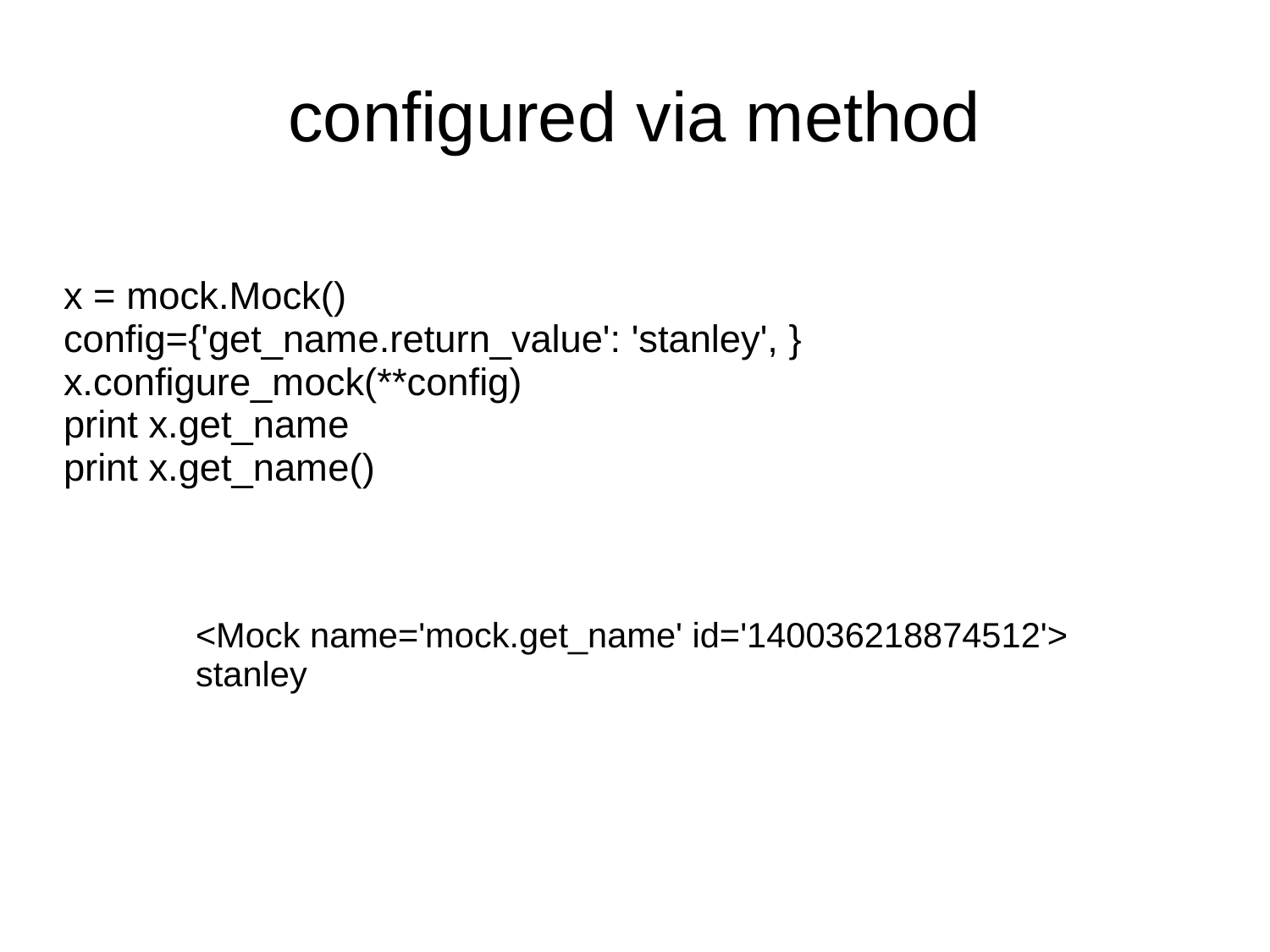# chained spec

**Suddenly this begins to smell like useful!**

from mock import Mock from coils.foundation import Contact

 $sqla = Mock()$ config={'query.return\_value.filter.return\_value.all.return\_value': [], } sqla.configure\_mock(\*\*config)  $x =$  sqla.query(Contact). filter(Contact.first\_name=='stanley').\  $all()$ 

print('Result:{0}'.format(x, ))

#### Result:[]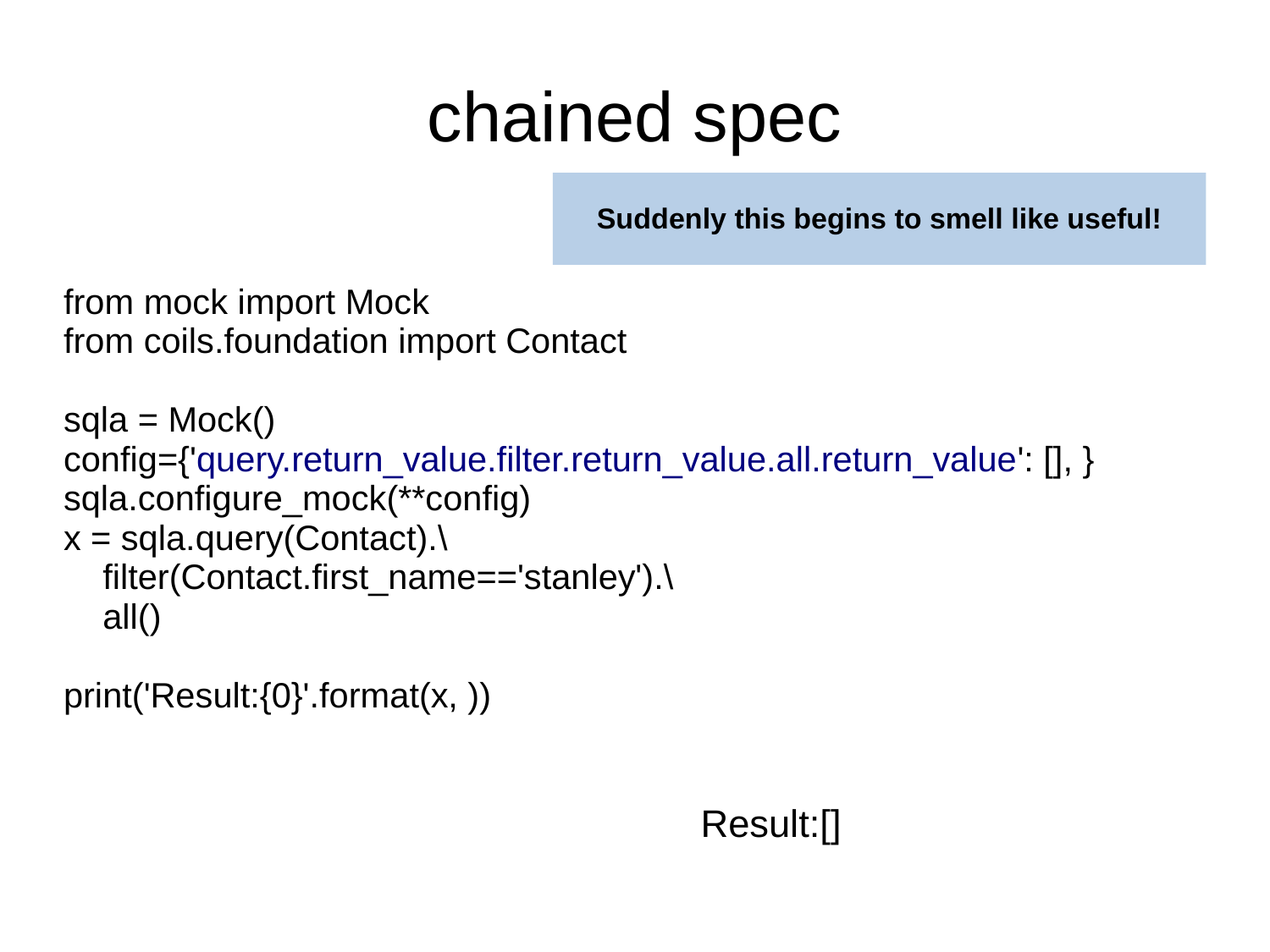# patchyness

class ABC(object):

 def calc(self): return 1.74

class XYZ(object):

 @mock.patch.object(ABC, 'calc', return\_value=42) def test\_abc\_calc(self, **mock\_abc**):  $obj = ABC()$ return obj.calc()

 $x = XYZ()$ print x.test\_abc\_calc()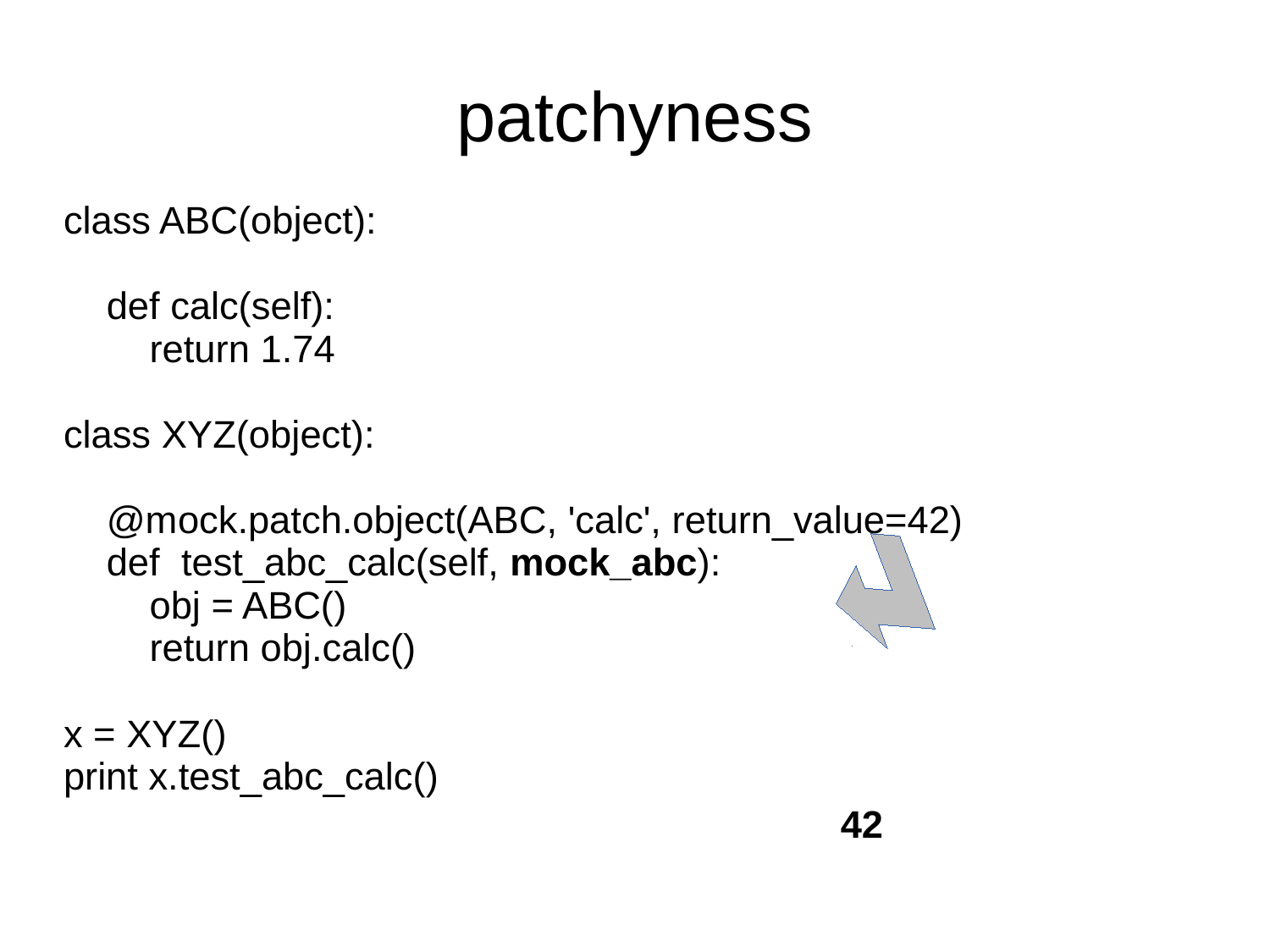# side effects callable

**Full-monty programmatic fake-out!** 

def side effect example (\* args, \* \* kargs): if args[0] == '**account::get-proxied-contacts**': a = mock.Mock(wraps=coils.core.Contact) *type(a)*.object\_id=mock.PropertyMock(return\_value=8999) b = mock.Mock(wraps=coils.core.Contact) *type(b)*.object\_id=mock.PropertyMock(return\_value=9999) return [a, b, ] return None

```
ctx = mock.Mock()ctx.r c.\simeq c.side effect = side\_effect\_examplefor c in ctx.r_c('account::get-proxied-contacts'):
  print c.object_id 8999
```
9999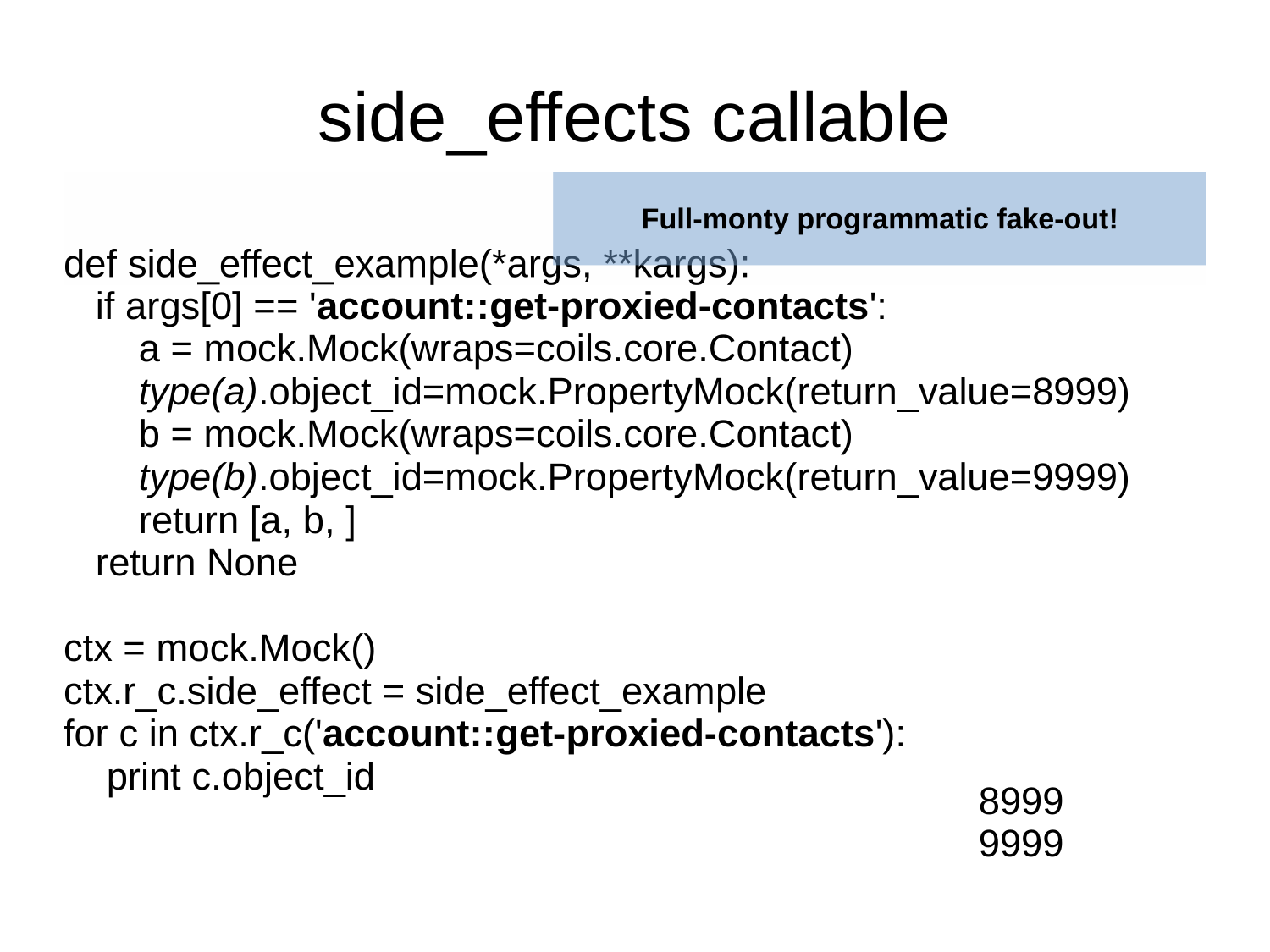# mock the command

def mock\_run\_command(*\*args*, *\*\*kargs*): if args[0] == 'account::get-proxied-contacts': a = mock.Mock(wraps=Contact) *type(a)*.object\_id=mock.PropertyMock(return\_value=8999) b = mock.Mock(wraps=Contact) *type(b)*.object\_id=mock.PropertyMock(return\_value=9999) return [a, b, ] return None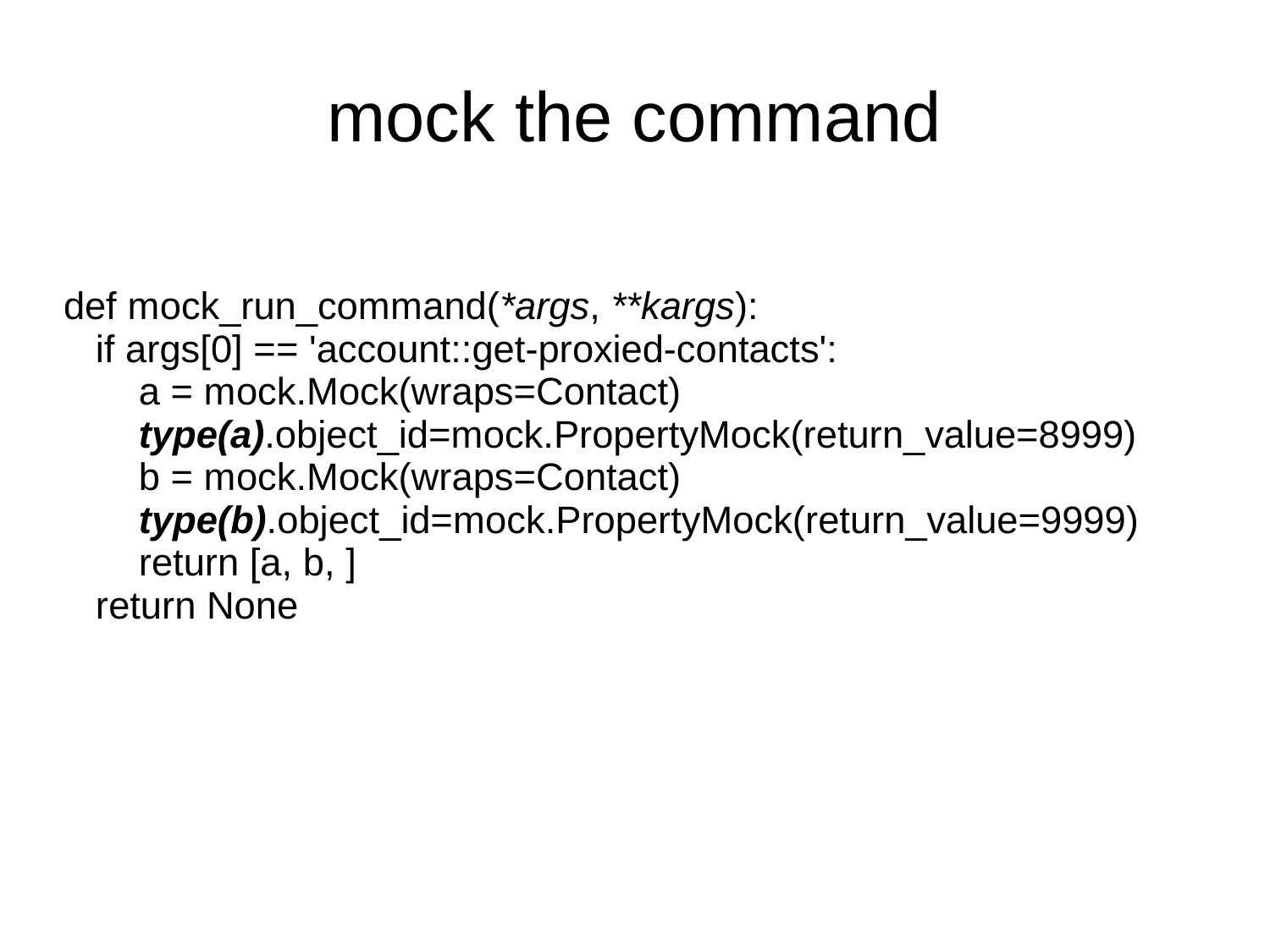# mock the orm

```
t1 = mock.Mock(wraps = Team)type(t1).object id = mock.PropertyMock(return value=4000)t2 = mock.Mock(wraps=Team)
type(t2).object id = mock.PropertyMock(return value=4001)
```
db\_session=mock.Mock()

```
config = {
   'query.return_value.'
   'join.return_value.'
   'filter.return_value.'
   'enable eagerloads.return value':
         mock.Mock(**{'all.return_value': [t1, t2, ], }), }
```
db\_session.configure\_mock(\*\*config)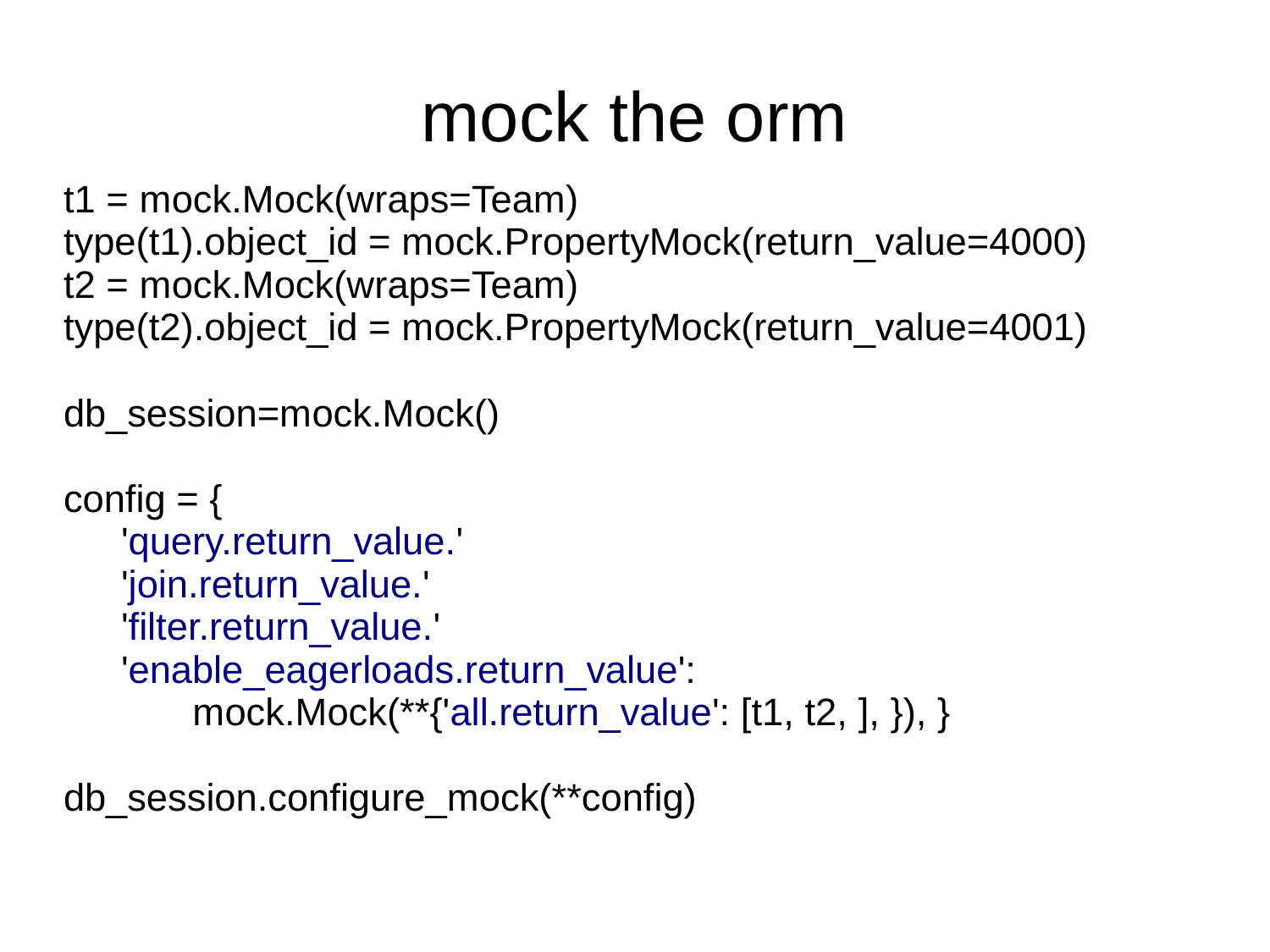# use the mojo

class XYZ(object):

 @mock.patch.object( UserContext, 'db\_session', return value=db session, ) @mock.patch.object( UserContext, 'run\_command', side effect=side effect example, ) def test\_user\_ctx(self, mock1, mock2):  $obj = UserContext(10100, \{\})$ print obj.context\_ids

Supposed to return a summation of the context ids of the user, the group memberships, and the proxy relationships.

 $z = XYZ()$ 

z.test\_user\_ctx() **[10100, 4000, 4001, 8999, 9999]**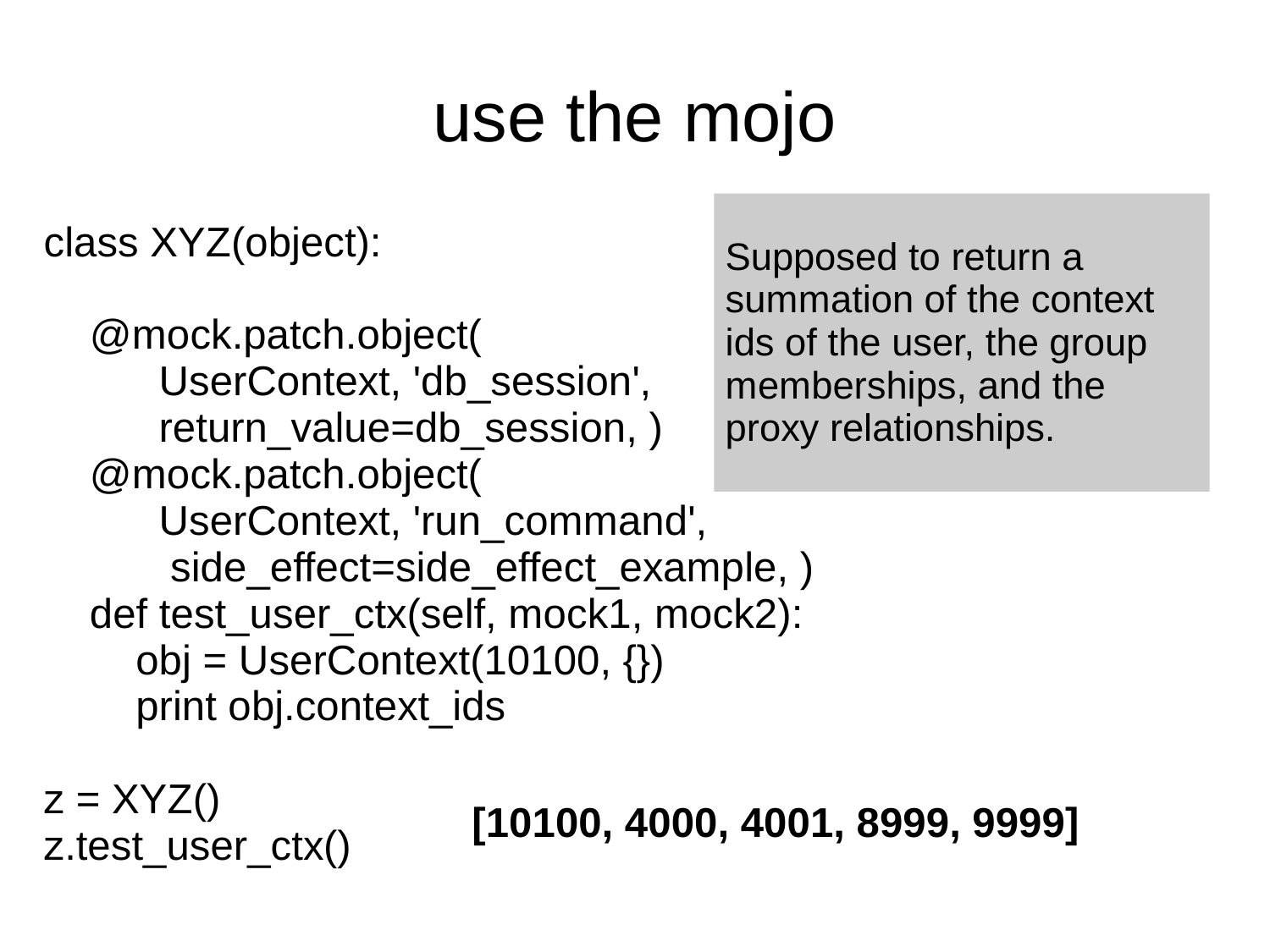# what happened

 @mock.patch.object( UserContext, 'db\_session', return value=db session, ) @mock.patch.object( UserContext, 'run\_command', side effect=mock run command, ) def test user ctx(self, runcmd mock, db session mock):  $obj = UserContext(10100, \{\})$  print obj.context\_ids runcnd mock.assert called once\_with( 'account::get-proxied-contacts') db session mock assert called once()

**[10100, 4000, 4001, 8999, 9999]**